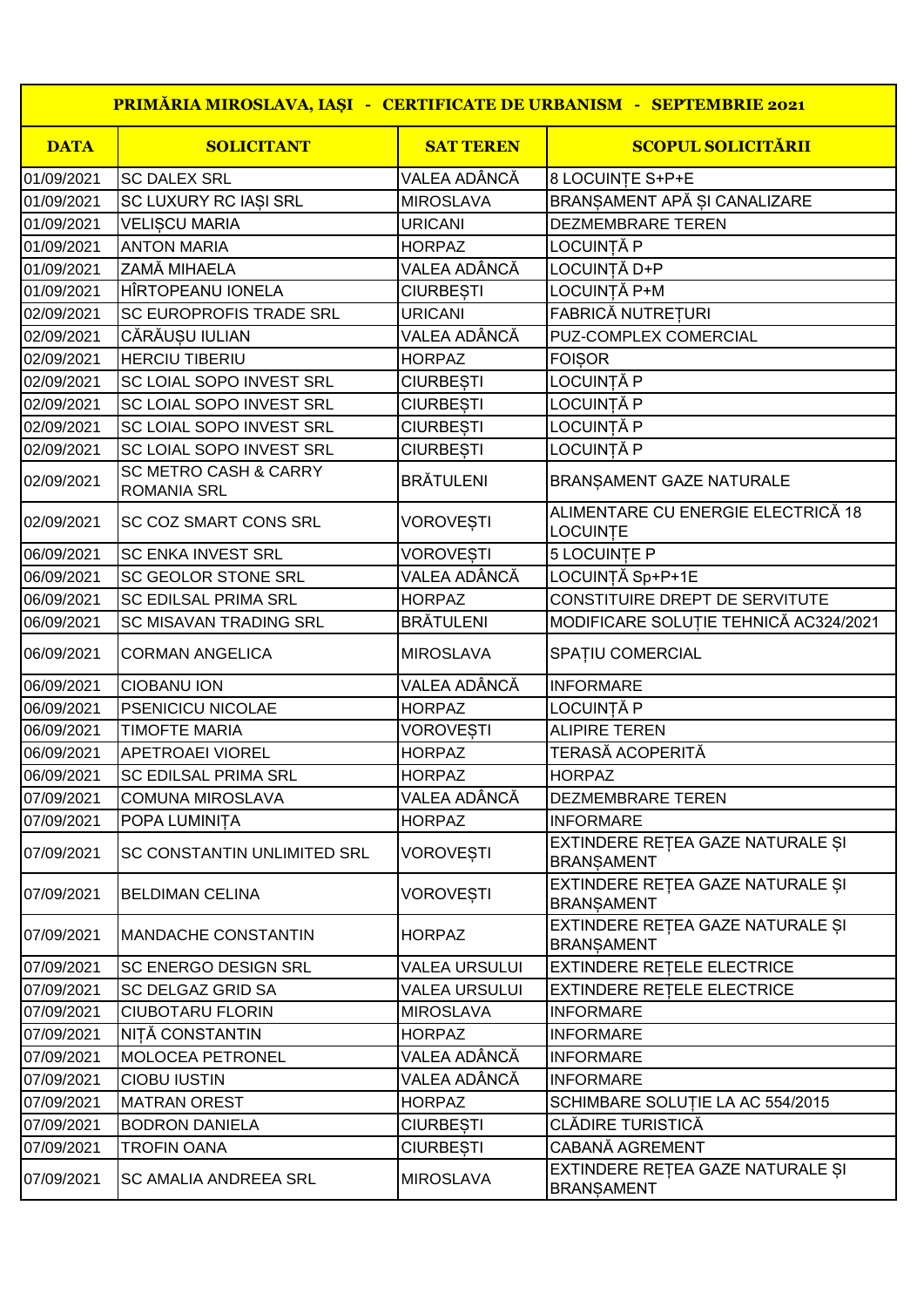| 07/09/2021 | <b>SOROHAN GEORGEL</b>                                | <b>MIROSLAVA</b>     | EXTINDERE REȚEA GAZE NATURALE ȘI<br><b>BRANSAMENT</b>             |
|------------|-------------------------------------------------------|----------------------|-------------------------------------------------------------------|
| 07/09/2021 | <b>ANTOHE GEORGEL</b>                                 | <b>BALCIU</b>        | EXTINDERE REȚEA GAZE NATURALE ȘI<br><b>BRANSAMENT</b>             |
| 07/09/2021 | <b>SC WOSPAL SRL</b>                                  | <b>BALCIU</b>        | <b>BRANSAMENT ELECTRIC</b>                                        |
| 07/09/2021 | <b>CHIRVASĂ</b>                                       | VALEA ADÂNCĂ         | SCHIMBARE DESTINAȚIE DIN LOCUINȚĂ ÎN<br><b>CENTRU EDUCATIONAL</b> |
| 07/09/2021 | <b>SC BRICO ART SRL</b>                               | VALEA ADÂNCĂ         | <b>RESTAURANT</b>                                                 |
| 07/09/2021 | SC LUXURY RC IASI SRL                                 | <b>MIROSLAVA</b>     | LOCUINȚĂ COLECTIVĂ P+2E+M                                         |
| 07/09/2021 | <b>ARION ELENA</b>                                    | VALEA ADÂNCĂ         | <b>DEZMEMBRARE TEREN</b>                                          |
| 09/09/2021 | <b>SC MIROIMOB UNO SRL</b>                            | <b>MIROSLAVA</b>     | CONSTITUIRE DREPT DE SERVITUTE                                    |
| 09/09/2021 | <b>DUMITRIU VASILE</b>                                | <b>VALEA URSULUI</b> | <b>DEZMEMBRARE TEREN</b>                                          |
| 09/09/2021 | PUCICOVICI VASILE                                     | <b>CIURBESTI</b>     | <b>PODET</b>                                                      |
| 09/09/2021 | <b>HAGIU MARIUS</b>                                   | <b>HORPAZ</b>        | <b>DEZMEMBRARE TEREN</b>                                          |
| 09/09/2021 | SC IQ INDEPENDENT RESIDENCE                           | VALEA ADÂNCĂ         | <b>ALIPIRE TEREN</b>                                              |
| 09/09/2021 | <b>MAFTEI CĂTĂLINA</b>                                | <b>MIROSLAVA</b>     | <b>INFORMARE</b>                                                  |
| 09/09/2021 | <b>COCIA DINU</b>                                     | <b>VOROVESTI</b>     | <b>ALIPIRE TEREN</b>                                              |
| 09/09/2021 | <b>BUHUS DANIELA</b>                                  | <b>HORPAZ</b>        | <b>ALIPIRE TEREN</b>                                              |
| 09/09/2021 | <b>SC MEGA&amp;STAYLING SRL</b>                       | VALEA ADÂNCĂ         | <b>DEZMEMBRARE TEREN</b>                                          |
| 09/09/2021 | <b>COCIUG VALENTIN</b>                                | <b>GÄURENI</b>       | HALĂ INDUSTRIALĂ                                                  |
| 09/09/2021 | <b>BULGĂRESCU PETRU</b>                               | <b>BALCIU</b>        | <b>FAST FOOD</b>                                                  |
| 10/09/2021 | <b>SC REAL TRADE SRL</b>                              | VALEA ADÂNCĂ         | ÎMPREJMUIRE TEREN                                                 |
| 13/09/2021 | <b>COMUNA MIROSLAVA</b>                               | VOROVEȘTI            | AC SECURITATE INCENDIU ȘCOALA<br><b>VOROVESTI</b>                 |
| 13/09/2021 | <b>COMUNA MIROSLAVA</b>                               | <b>BRÄTULENI</b>     | <b>ALIPIRE TEREN</b>                                              |
| 13/09/2021 | <b>COMUNA MIROSLAVA</b>                               | <b>BRĂTULENI</b>     | <b>ALIPIRE TEREN</b>                                              |
| 13/09/2021 | <b>TUGUI LENUTA</b>                                   | <b>HORPAZ</b>        | LOCUINȚĂ P+M                                                      |
| 13/09/2021 | <b>MERA VIOREL</b>                                    | <b>BRÄTULENI</b>     | LOCUINȚĂ P+M                                                      |
| 13/09/2021 | CĂLUGĂRU CONSTANTIN                                   | <b>URICANI</b>       | ANEXĂ A EXPLPATAȚIEI AGRICOLE                                     |
| 14/09/2021 | <b>COMUNA MIROSLAVA</b>                               | <b>URICANI</b>       | CENTRU REZIDENȚIAL PERSOANE<br>VÂRSTNICE                          |
| 14/09/2021 | NITĂ CĂTĂLIN                                          | <b>VALEA URSULUI</b> | LOCUINȚĂ DUPLEX P+E                                               |
| 14/09/2021 | ROSCA ANA                                             | <b>CORNESTI</b>      | <b>LOCUINTĂ P</b>                                                 |
| 14/09/2021 | TĂNĂSUC ȘTEFAN                                        | VALEA ADÂNCĂ         | LOCUINTĂSp+P+E                                                    |
| 14/09/2021 | PINTILII CĂTĂLIN                                      | <b>PROSELNICI</b>    | LOCUINȚĂ P                                                        |
| 14/09/2021 | PINTILII CĂTĂLIN                                      | <b>PROSELNICI</b>    | LOCUINȚĂ P                                                        |
| 14/09/2021 | PINTILII CĂTĂLIN                                      | <b>PROSELNICI</b>    | LOCUINȚĂ P                                                        |
| 14/09/2021 | PINTILII CĂTĂLIN                                      | <b>PROSELNICI</b>    | LOCUINȚĂ P                                                        |
| 14/09/2021 | PINTILII CĂTĂLIN                                      | <b>PROSELNICI</b>    | LOCUINȚĂ P                                                        |
| 14/09/2021 | PINTILII CĂTĂLIN                                      | <b>PROSELNICI</b>    | LOCUINȚĂ P                                                        |
| 14/09/2021 | RUSU EMANUEL DANIEL SI RUSU<br><b>ANDREEA MIHAELA</b> | <b>MIROSLAVA</b>     | LOCUINȚĂ P+E                                                      |
| 14/09/2021 | <u>KUJU EMANUEL DANIEL JI KUJU</u><br>ANDPEEA MIHAELA | <b>MIROSLAVA</b>     | LOCUINȚĂ P+E                                                      |
| 14/09/2021 | MOLOCEA COSTEL                                        | <b>MIROSLAVA</b>     | LOCUINȚĂ D+P+E                                                    |
| 14/09/2021 | CAZACU ADUȚU                                          | VALEA ADÂNCĂ         | LOCUINȚĂ P+M                                                      |
| 14/09/2021 | <b>CHITANU ADRIANA</b>                                | <b>VALEA URSULUI</b> | LOCUINȚĂ P+M                                                      |
| 14/09/2021 | PETRICA DUMITRU                                       | <b>CIURBESTI</b>     | CONSOLIDARE LOCUINȚĂ                                              |
| 14/09/2021 | <b>CAPVERDE ANDREI</b>                                | <b>HORPAZ</b>        | TERASĂ ACOPERITĂ                                                  |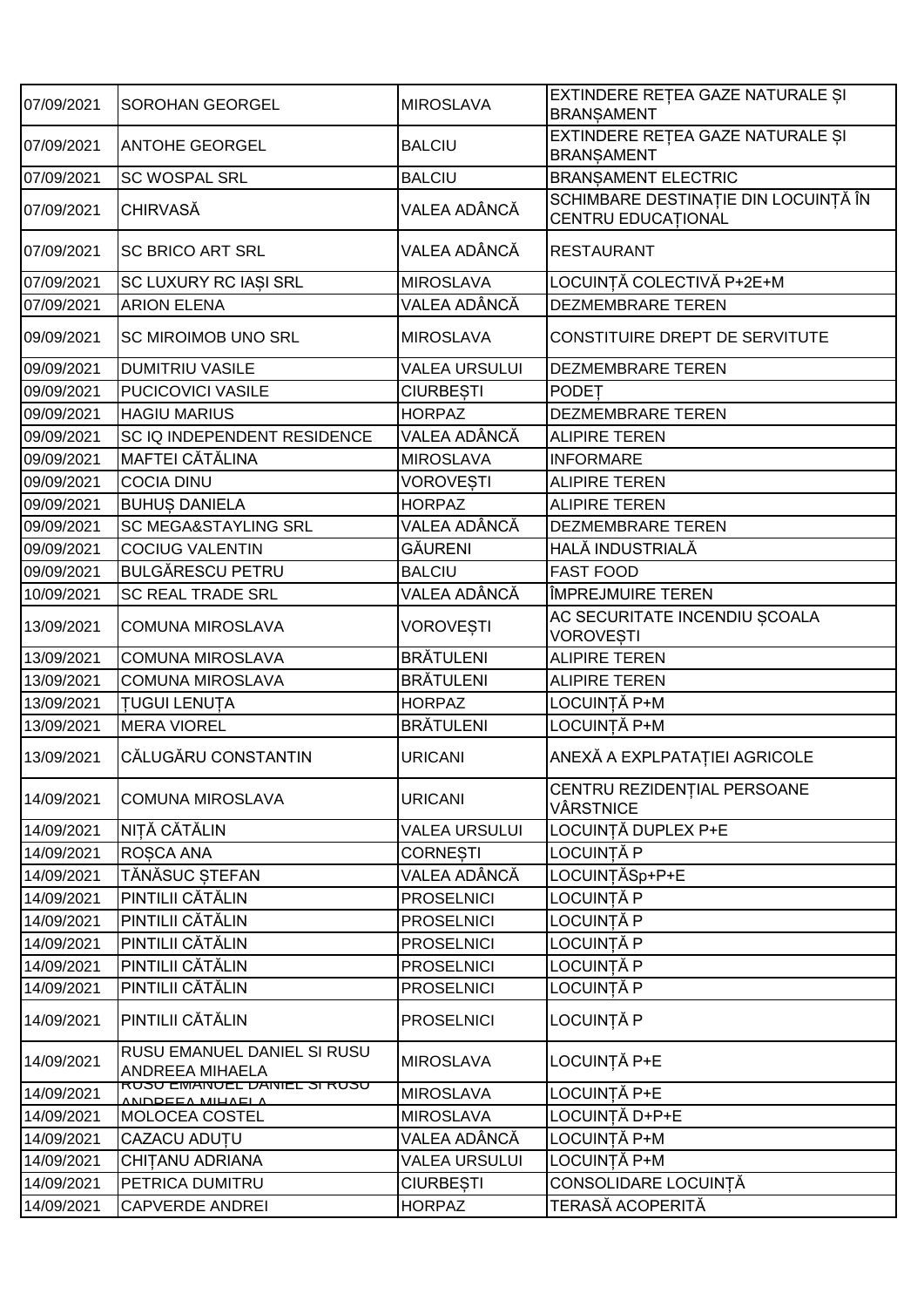| 14/09/2021 | <b>IRIMIA IONEL</b>                          | <b>BRĂTULENI</b>                  | LOCUINȚĂ DUPLEX P                                          |
|------------|----------------------------------------------|-----------------------------------|------------------------------------------------------------|
| 14/09/2021 | <b>GAZMIR-MIHALACHI GHEORGHE</b>             | <b>CIURBEȘTI</b>                  | EXTINDERE RETEA GAZE NATURALE ȘI<br><b>BRANSAMENT</b>      |
| 14/09/2021 | TĂNASĂ MILUȚĂ                                | VALEA ADÂNCĂ                      | LOCUINȚĂ P+E                                               |
| 14/09/2021 | SPIRIDON LAURENTIU                           | <b>MIROSLAVA</b>                  | LOCUINȚĂ P                                                 |
| 14/09/2021 | SPIRIDON LAURENTIU                           | <b>MIROSLAVA</b>                  | LOCUINȚĂ P                                                 |
| 14/09/2021 | <b>DELCEA STEFAN</b>                         | <b>MIROSLAVA</b>                  | LOCUINTĂ P+E                                               |
| 14/09/2021 | <b>GIURGEA ELISA</b>                         | <b>MIROSLAVA</b>                  | LOCUINȚĂ P+E                                               |
| 14/09/2021 | <b>GIURGEA AUREL EMANUEL</b>                 | <b>MIROSLAVA</b>                  | 2 LOCUINTE Sp+P+E                                          |
| 14/09/2021 | HURJA ANIȘOARA                               | <b>HORPAZ</b>                     | CONTINUARE AC363/2012-LOCUINȚĂ P+M                         |
| 14/09/2021 | DELGAZ-SC ART EST                            | <b>URICANI</b>                    | EXTINDERE REȚEA GAZE NATURALE ȘI 2<br><b>BRANSAMENTE</b>   |
| 14/09/2021 | DELGAZ-SC ARES CONSTRUCT                     | VALEA ADÂNCĂ                      | EXTINDERE REȚEA GAZE NATURALE ȘI 3<br><b>BRANSAMENTE</b>   |
| 14/09/2021 | DELGAZ-STRATULAT VIOREL                      | VALEA ADÂNCĂ                      | EXTINDERE REȚEA FAZE NATURALE ȘI<br><b>BRANSAMENT</b>      |
| 15/09/2021 | SC GREYSTONE AVANEW SRL                      | <b>BRĂTULENI</b>                  | <b>INFORMARE</b>                                           |
| 15/09/2021 | BESLEAGĂ VALENTIN                            | <b>BRÄTULENI</b>                  | <b>INFORMARE</b>                                           |
| 15/09/2021 | <b>COMUNA MIROSLAVA</b>                      | <b>BRĂTULENI</b>                  | ILUMINAT PUBLIC PARC INDUSTRIAL                            |
| 16/09/2021 | <b>DUMITRIU VASILE</b>                       | <b>VALEA URSULUI</b>              | <b>HALĂ DEPOZITARE</b>                                     |
| 16/09/2021 | <b>CIOPATE DAN</b>                           | VALEA ADÂNCĂ                      | PUZ LOCUINTE COLECTIVE                                     |
| 16/09/2021 | <b>ROMAN MIRCEA</b>                          | VALEA ADÂNCĂ                      | PUZ-LOCUINTE COLECTIVE                                     |
| 16/09/2021 | SC SUN RESIDENCE SRL                         | VALEA ADÂNCĂ                      | PUZ LOCUINTE COLECTIVE                                     |
| 16/09/2021 | SC SUN RESIDENCE SRL                         | VALEA ADÂNCĂ                      | PUZ LOCUINTE COLECTIVE                                     |
| 16/09/2021 | SC DMT HOME RESIDENCE SRL                    | VALEA ADÂNCĂ                      | PUZ LOCUINȚĂ COLECTIVĂ                                     |
| 16/09/2021 | <b>SC GRADENA CONCEPT</b>                    | VALEA ADÂNCĂ                      | PUZ-LOCUINTE COLECTIVE                                     |
| 16/09/2021 | <b>AIONESEI MARIAN</b>                       | <b>MIROSLAVA</b>                  | <b>PUZ BIROURI</b>                                         |
| 16/09/2021 | SC FOR YOU RESIDENCE SRL                     | <b>HORPAZ</b>                     | PUZ-LOCUINȚĂ COLECTIVĂ                                     |
| 17/09/2021 | <b>COMUNA MIROSLAVA</b>                      | <b>COMUNA</b><br><b>MIROSLAVA</b> | MODERNIZARE ILUMINAT PUBLIC ÎN COMUNĂ                      |
| 20/09/2021 | <b>COMUNA MIROSLAVA</b>                      | <b>ENI</b>                        | MIROSLAVA, GĂUR EXTINDERE CANALIZARE<br>MIROSLAVA, GĂURENI |
| 20/09/2021 | PLOPAN IONUT                                 | <b>PROSELNICI</b>                 | LOCUINȚĂ S+P+E                                             |
| 20/09/2021 | <b>ENEA LOREDANA</b>                         | <b>VOROVESTI</b>                  | LOCUINȚĂ P                                                 |
| 20/09/2021 | <b>SC SALEX UNIC SRL</b>                     | VALEA ADÂNCĂ                      | LOCUINȚĂ D+P+M                                             |
| 20/09/2021 | <b>CANTEMIR MIHAI</b>                        | <b>VOROVESTI</b>                  | <b>ALIPIRE TEREN</b>                                       |
| 20/09/2021 | <b>TANASĂ GHEORGHE</b>                       | <b>MIROSLAVA</b>                  | <b>INFORMARE</b>                                           |
| 20/09/2021 | <b>DOROHOI ORTANSA</b>                       | <b>HORPAZ</b>                     | <b>INFORMARE</b>                                           |
| 20/09/2021 | NĂSTASE ANDA                                 | <b>VALEA URSULUI</b>              | <b>INFORMARE</b>                                           |
| 20/09/2021 | <b>SC WARK TRUST COM SRL</b>                 | <b>BRÄTULENI</b>                  | <b>PARC LOGISTIC</b>                                       |
| 20/09/2021 | SC AUTO PADOVA SRL                           | <b>BRÄTULENI</b>                  | PRODUCȚIE CAROSERII, REMORCI AUTO                          |
| 21/09/2021 | <u>S.U. SIVIART QUALITT RESIDENCE</u><br>CDI | <b>VOROVESTI</b>                  | <b>ALIPIRE TEREN</b>                                       |
| 21/09/2021 | <b>MAVRIS FLORIN</b>                         | VALEA ADÂNCĂ                      | DEZMEMBRARE TEREN                                          |
| 21/09/2021 | <b>MAVRIS FLORIN</b>                         | VALEA ADÂNCĂ                      | DEZMEMBRARE TEREN                                          |
| 21/09/2021 | SC VISION DESIGN BUILDRUST SRL               | <b>MIROSLAVA</b>                  | <b>ALIPIRE TEREN</b>                                       |
| 21/09/2021 | SADAGURSCHI OANA                             | VALEA ADÂNCĂ                      | DEZMEMBRARE TEREN                                          |
| 21/09/2021 | <b>CIOHODARU VIOREL</b>                      | <b>HORPAZ</b>                     | DEZMEMBRARE TEREN                                          |
| 21/09/2021 | <b>SC CONTIN MAT SRL</b>                     | <b>BALCIU</b>                     | DEZMEMBRARE TEREN                                          |